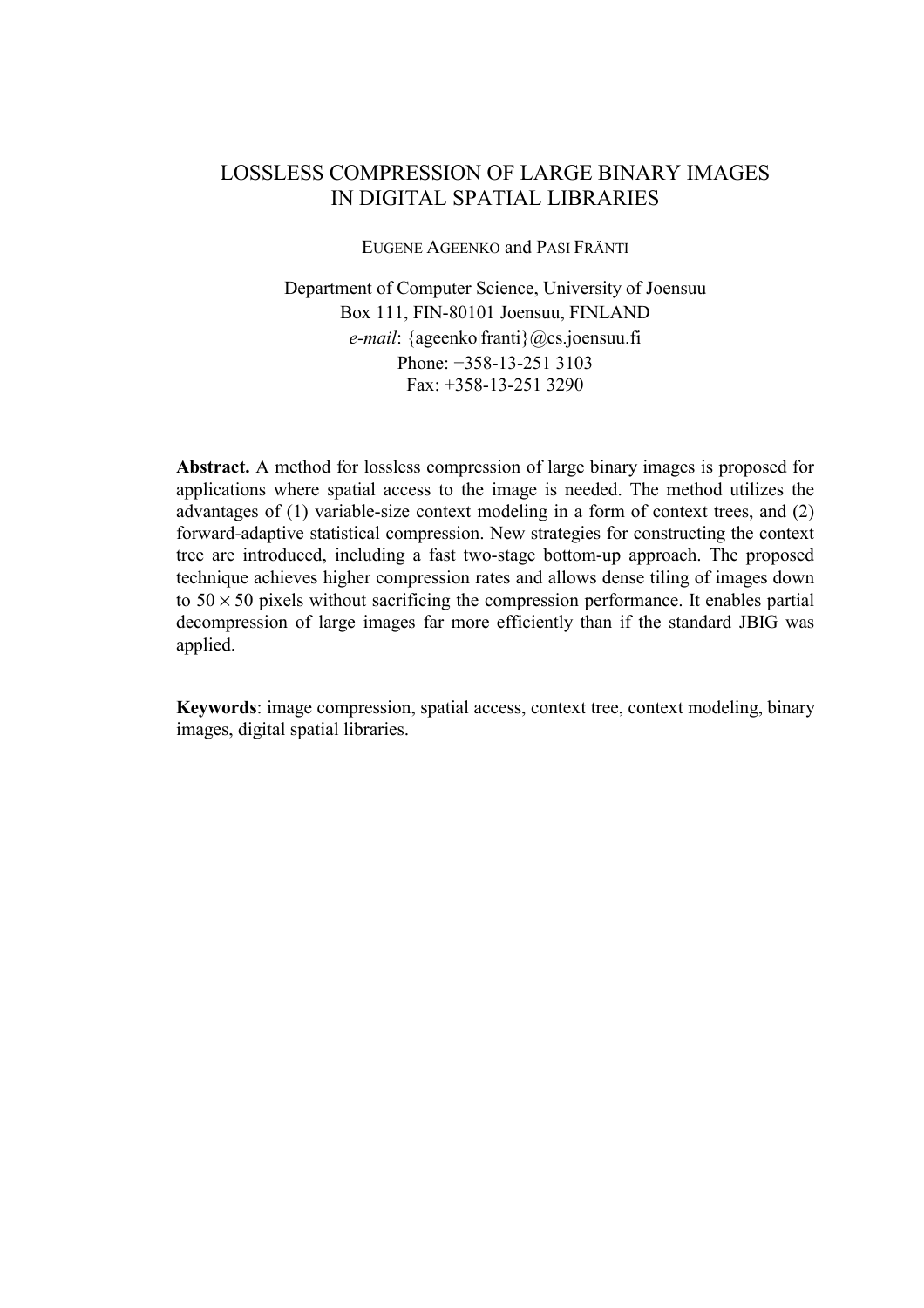### **1. INTRODUCTION**

We consider digital maps generated within several international projects headed by the *National Land Survey of Finland* (NLS) [1]. These include: *MapBSR* project, covering the entire Baltic Sea region, *Barents GIT* (Geographic Information Technology), a project between Finland, Sweden, Norway and Russia, and *GIS-Sever project*, spanning the border between Finland and Russia. The objective of the projects is to produce uniform geographic information that can be used in planning and decision-making of communication, infrastructure, technical, economical and cultural cooperation, tourism and security interests.

Raster images are generated from map database for digital publishing on CD-ROM, or in the web. The images consist of several binary layers, which together form the computer-generated color image, as shown in Figure 1. The number of layers is limited but the size of a single image is typically very large. As a test case, we use images from the Topographic Map Series 1:20000 of Finland.

The main problem in digital spatial libraries is the huge storage size of the images. For example, a single map sheet of 5000×5000 pixels representing a single map sheet of  $10\times10$  km<sup>2</sup> requires about 12 Mb. The necessity of compression for saving storage space is therefore obvious. Another highly desired feature of digital spatial libraries is spatial access to the image. Spatial access enables the user to operate directly on the compressed data without retrieving the entire image. It makes possible an efficient retrieval and decompression of the desired parts of the image with high precision. Spatial access would therefore be a significant feature in imaging databases [2], as in Engineering Document Management systems (EDM) [3], and Geographic Information Systems (GIS), where large format images are used [4].

Spatial access can be supported by *tiling*, i.e. dividing the image into fixed size rectangular blocks [4]. The blocks (denoted here as *clusters*) are compressed independently by any compression method. JBIG is the latest standard for binary image compression and therefore applicable for this purpose [5]. Straightforward combination of tiling and the backward adaptive JBIG, however, suffers from high learning cost because of coding much smaller size of data in comparison to the whole image. Using JBIG, it is possible to partition the image into clusters of 350×350 pixels without sacrificing the compression performance. A better solution is to use forward-adaptive statistical modeling as proposed in [6]. Using this technique, it is possible to achieve cluster size of 100×100 pixels.

We propose an improved compression method, in which variable-size context modeling and forward-adaptive statistical modeling are combined. This scheme improves the compression performance of JBIG by over 20%, which is sufficient to partition the image into clusters of as small as 50×50 pixels. We consider various tree construction approaches, including a new fast bottom-up approach. We consider semi-adaptive approach where the tree is optimized on-line for the image to be compressed, and static approach where the tree is estimated off-line using a training image. We give comparative results for the proposed and existing techniques by compressing a set of topographic images.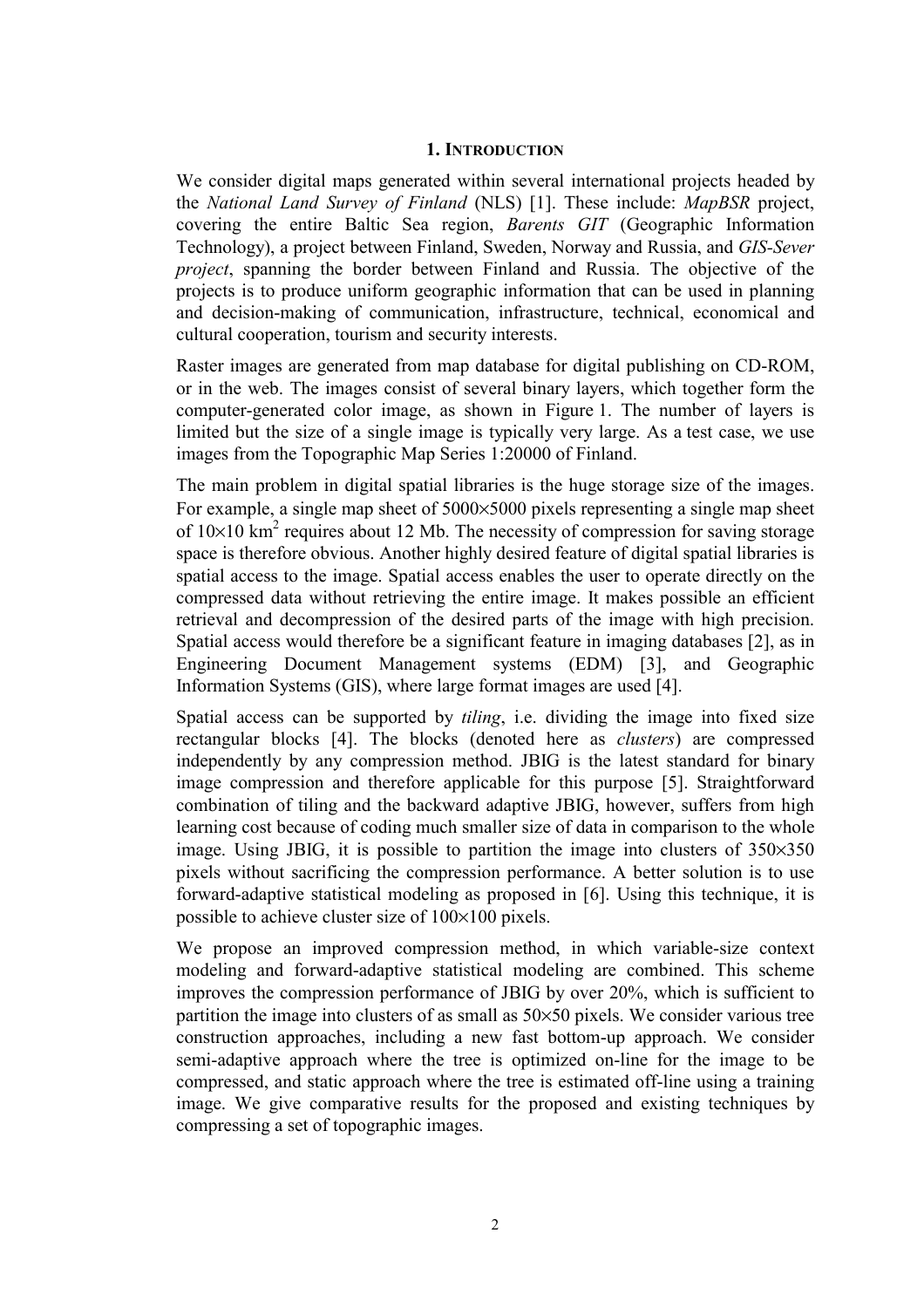

**Fig. 1.** Illustration of NLS Digital Spatial Library (with the permission of National Land Survey of Finland).

The rest of the paper is organized as follows. The components of the existing methodology are briefly summarized in Section 2. The variable size context modeling is described in Section 3. The principles of the context tree are given in the Sections 3.1 and 3.2. Existing top-down approaches for constructing the tree are discussed in Section 3.3, and new bottom-up approach is introduced in Section 3.3. The parameters of the context tree model and forward-adaptive statistical modeling are considered in Sections 3.5 and 3.6. The decompression phase is discussed in Section 3.7. Experiments of the proposed compression system are reported in Section 4, and conclusions are drawn in Section 5.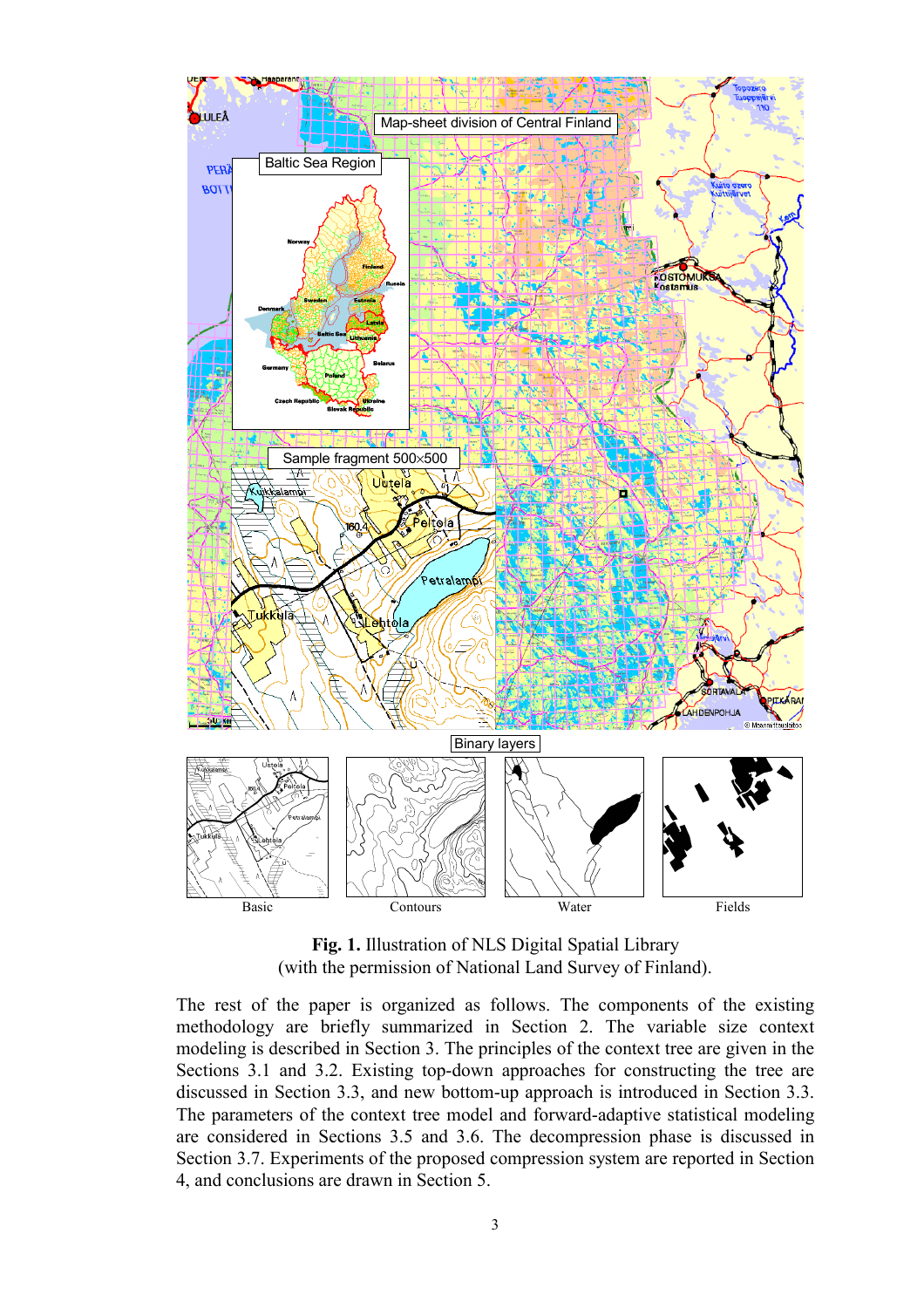#### **2. COMPRESSION SYSTEM FOR DIGITAL SPATIAL LIBRARIES**

### 2.1. *JBIG-based compression*

In sequential JBIG, the image is coded pixelwise in raster scan order using *backward adaptive context-based statistical modeling* and *arithmetic coding* [6,7]. The combination of already coded neighboring pixels defines the context (we will assume a three-line ten-pixel default template). JBIG uses an arithmetic coder, namely the QM-coder. The probability estimation in the QM-coder is derived from arithmetic coder renormalization [8]. Instead of keeping the pixel counts, the probability estimation is implemented as a state machine. It consists of 226 states organized in a Markov-chain. The adaptation process starts from the *zero-state*, having approximately equal probability distribution.

The emerging standard JBIG2 [9] improves the compression of text images using pattern matching technique for extracting symbols from the image. The compressed file consists of bitmaps of the library symbols coded by a JBIG-style compressor, location of the extracted marks as offsets, and a pixelwise coding of the matched symbols using two-layer context template. The standard includes also an optional lossy mode for filtering the matched symbols. These two enhancements, however, are of limited usage in the case of cartographic images, as they do not include large number of text elements. Moreover, the images are usually computer generated and therefore not affected by digitization noise.

# 2.2. *Image tiling*

To provide spatial access, the image is divided into clusters of  $C \times C$  pixels and each cluster is compressed independently from each other. Cluster index table is constructed from the pointers indicating the location of the cluster data in the compressed file and stored in the file header. To restore any part of the image, only the clusters consisting of the desired pixels need to be decompressed.

The cluster size is a trade-off between compression efficiency and decoding delay. If very small cluster size is used the desired part of the image can be reconstructed more accurately and faster. The compression, however, would be less efficient because of an increased learning cost and a less accurate probability model because of the cluster boundaries. The index table itself requires space and the overhead is relative to the number of clusters.

# 2.3. *Forward-adaptive statistical modeling*

In forward-adaptive modeling (FAM), the image is compressed by a two-stage procedure. In the first stage, the image is analyzed and the frequencies of the white and black pixels  $(f_W^C \text{ and } f_B^C)$  are calculated for each context *C*. The resulting probabilities are mapped to the respective states in the state automaton of the QM-coder using a look-up table. In the mapping, we use only the 28 *"fast-attacks"* states of the automaton because they represent the full probability range with sufficient accuracy and allow faster adaptation. The derived model table is stored in the header of the compressed file.

In the second stage, the clusters are compressed separately using QM-coder. The compression is essentially the same as in sequential JBIG. The only differences are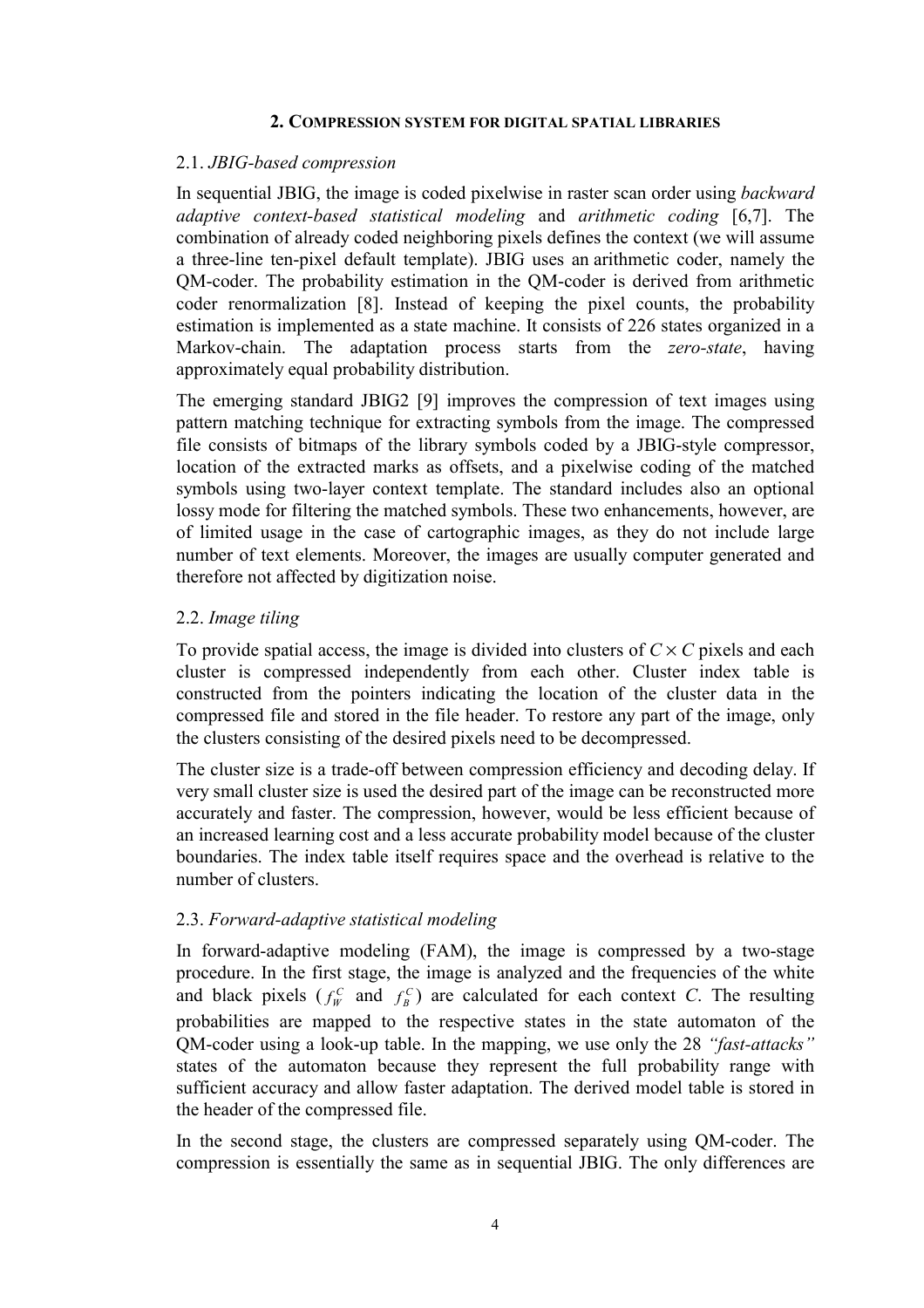that the QM-coder is reinitialized and the model is restored each time the compression of a new cluster starts.

The forward-adaptive modeling compensates the coding inefficiency from the tiling by reducing the learning cost. This is achieved at the cost of increased overhead. The overhead is two bits per context, which is usually negligible in the case of very large images. For details of the forward-adaptive modeling, see [6].

### **3. VARIABLE SIZE CONTEXT MODELING**

In forward-adaptive statistical modeling, the context size is a trade-off between accuracy and overhead of the model. A larger context template results in a more accurate probability model. The overhead, however, grows exponentially with the size of the context template. It is therefore better to use variable-size context model, in which the context selection is made using a context tree instead of a fixed size template [10,11].

### 3.1. *Context tree*

Variable-size context model can be implemented using a *context tree* (CT) where the number of context pixels depends on the combination of the neighboring pixel values. The context selection is made using a context tree instead of a fixed size template. Each node in the tree represents a single context, and the two children of a context correspond to the parent context augmented by one more pixel. The position of this pixel can be fixed in a predefined order estimated for a typical topographic image, see Figure 2, or is optimized for every context within a limited search area relative to the compressed pixel position (we refer to the last case as *free tree* [11]). Only the leaves of the tree are used in the compression. The context tree example is shown in Figure 3.

### 3.2. *Construction of the tree*

During the tree construction, the image is processed and the statistics  $f_W^C$  and  $f_B^C$  are calculated for every context in the full tree, including the internal nodes. The tree is then pruned by comparing the children and parents nodes at each level. If compression gain from using the children nodes instead of their parent node is not achieved, the children are removed from the tree and their parent will become a leaf node. The compression gain is calculated as:

$$
Gain(C, C_W, C_B) = l(C) - l(C_W) - l(C_B) - SplitCost ,
$$
\n<sup>(1)</sup>

where *C* is the parent context and  $C_W$  and  $C_B$  are the two children nodes. The code length *l* denotes the total number of output bits from the pixels coded using the context. The cost of storing the tree and the statistical model is integrated in the *SplitCost*. With forward-adaptive compression in mind, we can estimate the code length as:

$$
l(C) = f_W^C \cdot \log\left(\frac{f_W^C}{f_W^C + f_B^C}\right) + f_B^C \log\left(\frac{f_B^C}{f_W^C + f_B^C}\right). \tag{2}
$$

According to the direction of the pruning, the tree construction is classified either as *top-down* or *bottom-up*.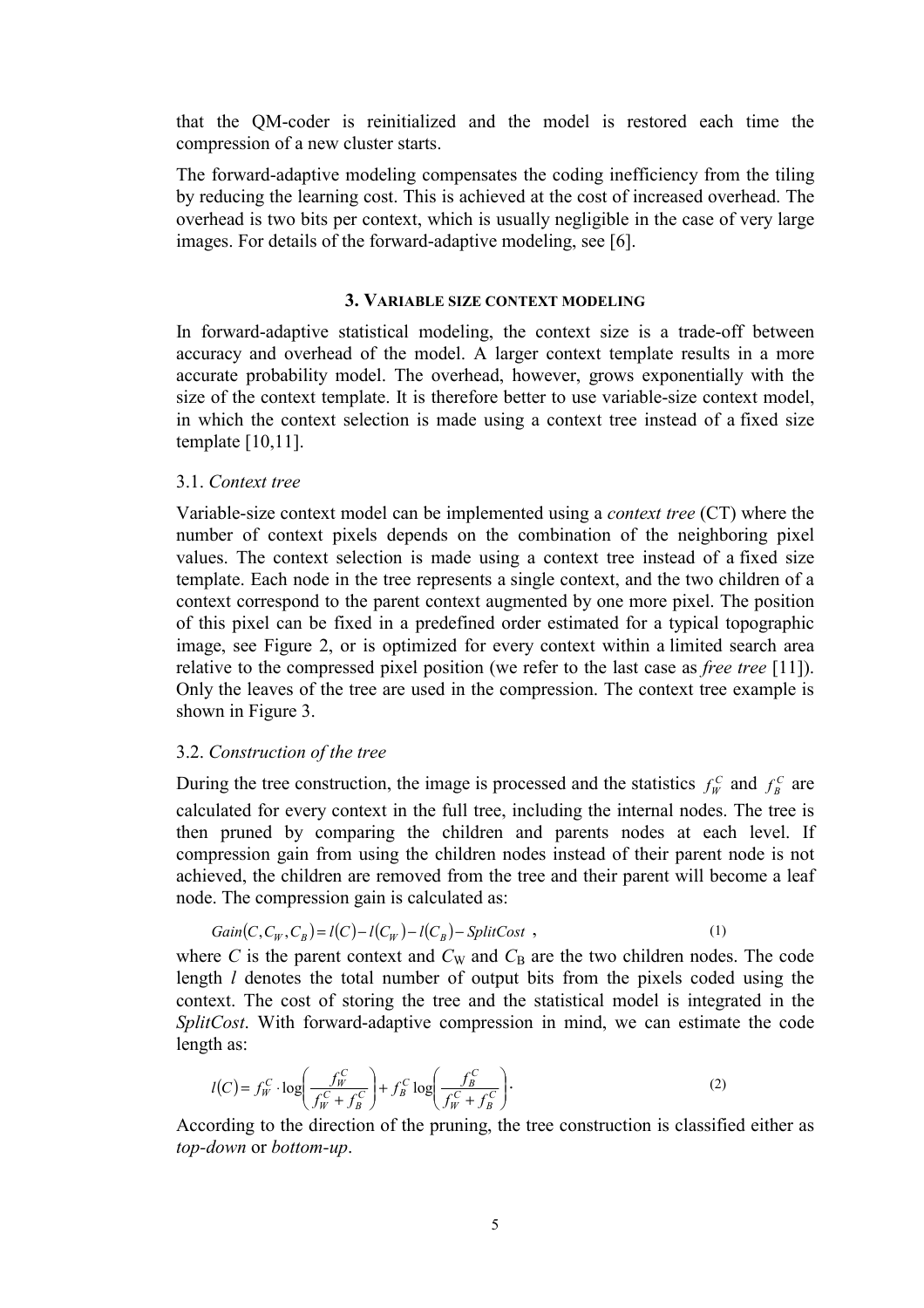

**Fig. 2.** The default three-line context template of the sequential JBIG (left), and the 22-pixel *ordered neighborhood* used for the context tree (right). The first 10 pixels in the neighborhood constitute the JBIG template.



**Fig. 3.** Example of a context tree.

# 3.3. *Top-down construction*

In top-down approach, the tree is constructed stepwise by expanding the tree one level at a time starting from a predefined *minimum* level  $k_{\text{MIN}}$ . The process starts by constructing the models for all contexts at the level  $k_{MIN}$ . The next level contexts are tentatively constructed, compared to their parent contexts, and pruned. The process continues until a predefined maximum level  $k_{MAX}$  is reached, or when no new nodes were created during the process of a single level.

A drawback of this approach is that a context, which delivers negative gain at some step of the iteration, will not be expanded further, even if the expansion could deliver positive gain later. The on-line construction of the tree makes also the compression an order of magnitude slower than JBIG.

Another approach using top-down tree construction is the free tree [11], in which the position of the context pixel is adaptively determined for each context. When a new level is constructed, all possible positions for the next context pixel are analyzed within a predefined search area. The position resulting in maximal compression gain is chosen for each context separately. The drawback of this approach is that the position of the new context pixel must also be stored in the compressed file. The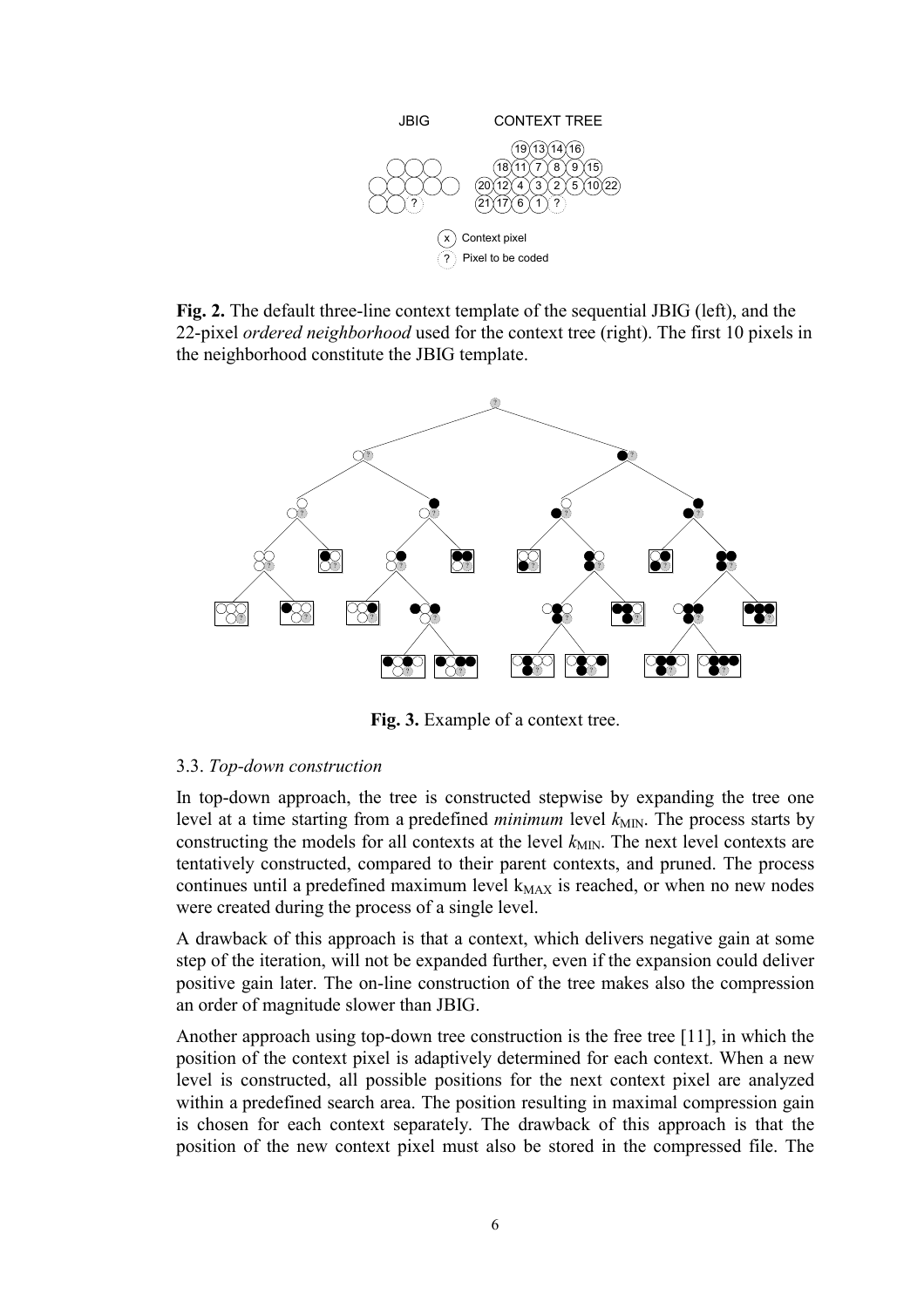computational complexity of the free tree algorithm is also much greater and it grows with a factor of the search area size.

# 3.4. *Bottom-up construction*

In bottom-up approach, the tree is analyzed starting from the bottom. A full tree of  $k_{MAX}$  levels is first constructed by calculating the statistics for all contexts in the tree. The tree is then pruned one level at a time up to the level  $k_{MIN}$  using the same criterion as in the top-down approach. Nodes that do not deliver positive compression gain are removed from the tree. The sketch of the implementation is shown in Fig. 4 and the algorithm is illustrated in Fig. 5.



**Fig. 4.** Recursive bottom-up tree pruning algorithm.

The advantage of the bottom-up approach is that only one pass over the image is required. Unfortunately, high  $k_{MAX}$  values will result in huge memory consumption. For this reason, we propose a two-stage bottom-up pruning procedure. In the first stage, the tree is constructed to the level  $k_{\text{START}}$  and then recursively pruned up to the level  $k_{\text{MIN}}$ . In the second stage, the remaining leaf nodes at the level  $k_{\text{STAT}}$  are expanded to the level  $k_{MAX}$  and then pruned up to the level  $k_{STATE}$ . In his way, the memory consumption depends mainly on the choice of the  $k_{\text{START}}$  because only a small proportion of the nodes at that level remains after the first pruning stage.  $k_{\text{START}}$ is selected to have as great vale as memory resources permit to cause minimal influence on the structure of the context-tree.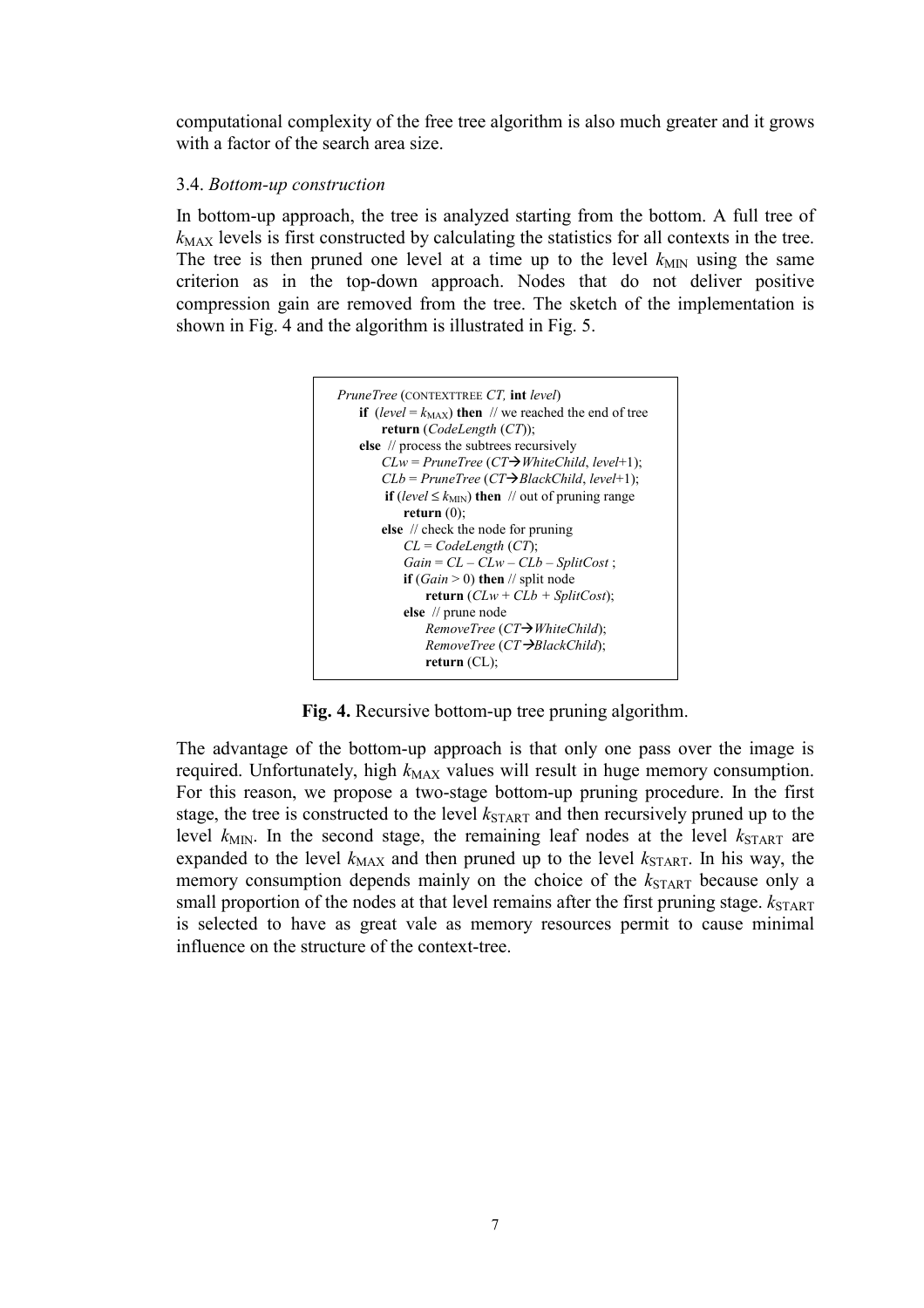

**Fig. 5**. Illustration of bottom-up tree pruning

# 3.5. *Semi-adaptive and static variants*

There are two alternative approaches for generating the context tree. In *semi-adaptive* approach, the tree is optimized directly for the image to be compressed. An additional pass (or passes) over the image will be required. The cost of storing the tree structure is approximately two bits per context, i.e. one bit per node ('1' for indicating a divided node, and '0' for indicating a leaf node). For a free tree, the position of the next context pixel must also be stored. It can be represented as an index within the search area, and stored with  $\lceil log(window \; size) \rceil$  bits.

Another approach is to use a *static* tree optimized using a training image. This is possible because of the similarity of the trees for images of similar type. The main problem of the static approach is to control the growth of the tree. There is no overhead from storing the tree and therefore we must add a progressively weighted constant to the *SplitCost* in order to prevent the tree from greedy growing. If the forward-adaptive statistical model is applied, two passes will be required anyway, and therefore the semi-adaptive approach is preferred.

# 3.6. *Combination with forward-adaptive modeling*

The context tree, as described here, can be integrated with the forward adaptive statistical modeling as follows. All compression procedures remain the same, only the context selection is derived by traversing the context tree. In the construction of the tree, we use (2) for estimating the code length of a context, and add the cost of storing the statistical model to the *SplitCost*. Incorporating the model cost (5 bits per context) and the tree store cost (2 bits per context) in the *SplitCost* makes it possible to achieve optimal tradeoff between compression improvement and overhead. The combination of context tree and forward-adaptive statistical modeling is denoted here as CT-FAM.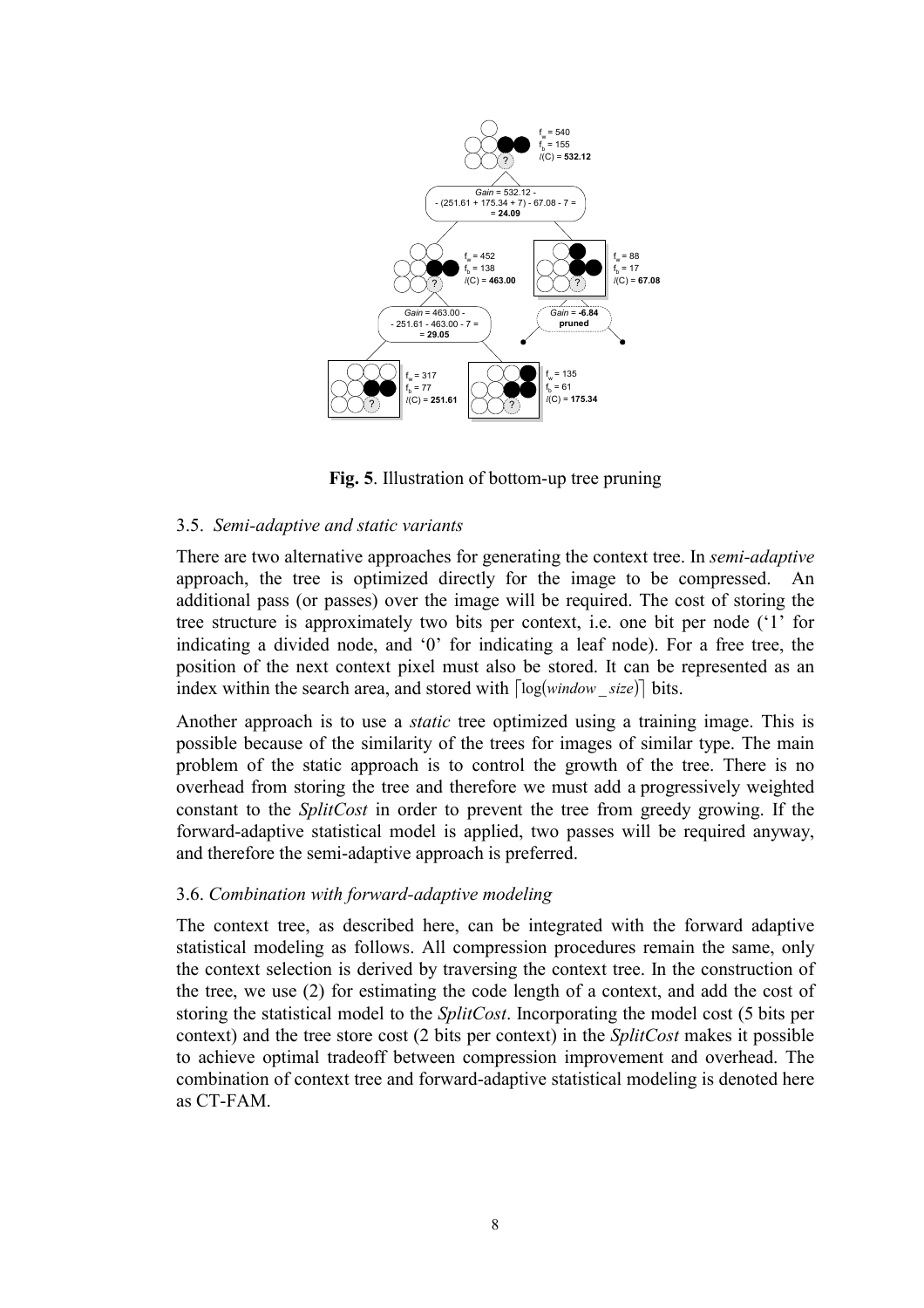### 3.7. *Decompression*

To decompress the image or its fragment, the compressed file header is first processed, and cluster indices, model table, and context tree are read and reconstructed in memory. The respective clusters are then located in the compressed file and decompressed. The same procedures of the QM-coder are utilized for decoding, only the context selection is derived by the tree, and the coder is reinitialized before processing each cluster.

### **4. EMPIRICAL RESULTS**

The performance of the proposed method is demonstrated by compressing a set of images from the NLS topographic database (Basic Map series 1:20000) using Pentium-200 / MS-Windows 95 system. The images are formed by several binary layers, each has size of  $5000 \times 5000$  pixels:

- *basic* topographic image, supplemented with communications networks, buildings, protected sites, benchmarks and administrative boundaries;
- *contours* elevation lines:
- *water* lakes, rivers, swamps, water streams;
- *fields*.

In our experiments, we use five images randomly chosen from the database images corresponding to the map sheets *No/No* 431306, 124101, 201401, 263112, and 431204. For each image, we have four binary components referred as  $Layer_X$ , where *Layer* is the binary layer name, and *X* is the image number from 0 to 4 in a given order.

We evaluate the seven methods shown in Table 1. Sequential JBIG [6] and the CCITT Group 3 and Group 4 [12] are the points of comparison. CT is the combination of context tree and JBIG. In this method, the tree is constructed using bottom-up strategy and the Bayesian sequential estimator is applied for the code length as in [11]. These four methods do not support spatial access whereas the rest of the methods do. T-JBIG is the combination of tiling and sequential JBIG. FAM stands for the forward-adaptive JBIG-based compression [6], CT-FAM for the proposed technique, and CT-FAM<sup>S</sup> is its static variant.

| Method              | Tiling | Statistical model | Context tree  | Passes         |
|---------------------|--------|-------------------|---------------|----------------|
| Group $\frac{3}{4}$ |        | n/a               |               |                |
| <b>JBIG</b>         |        | backward-adaptive |               |                |
| CT                  |        | backward-adaptive | semi-adaptive | $2*$           |
| T-JBIG              | $+$    | backward-adaptive |               |                |
| <b>FAM</b>          | $+$    | forward-adaptive  |               | $\overline{2}$ |
| CT-FAM              | $+$    | forward-adaptive  | semi-adaptive | $2*$           |
| $CT$ -FAM $S$       |        | trained           | trained       |                |

Table 1. Compression methods and their properties.

\* One stage is assumed in the bottom-up context tree construction. Add one more pass for 2-stage bottom-up method.

First, we evaluate the different approaches for building the context tree, see Table 2. For the free tree approach, the size of the search template is 40. The split cost is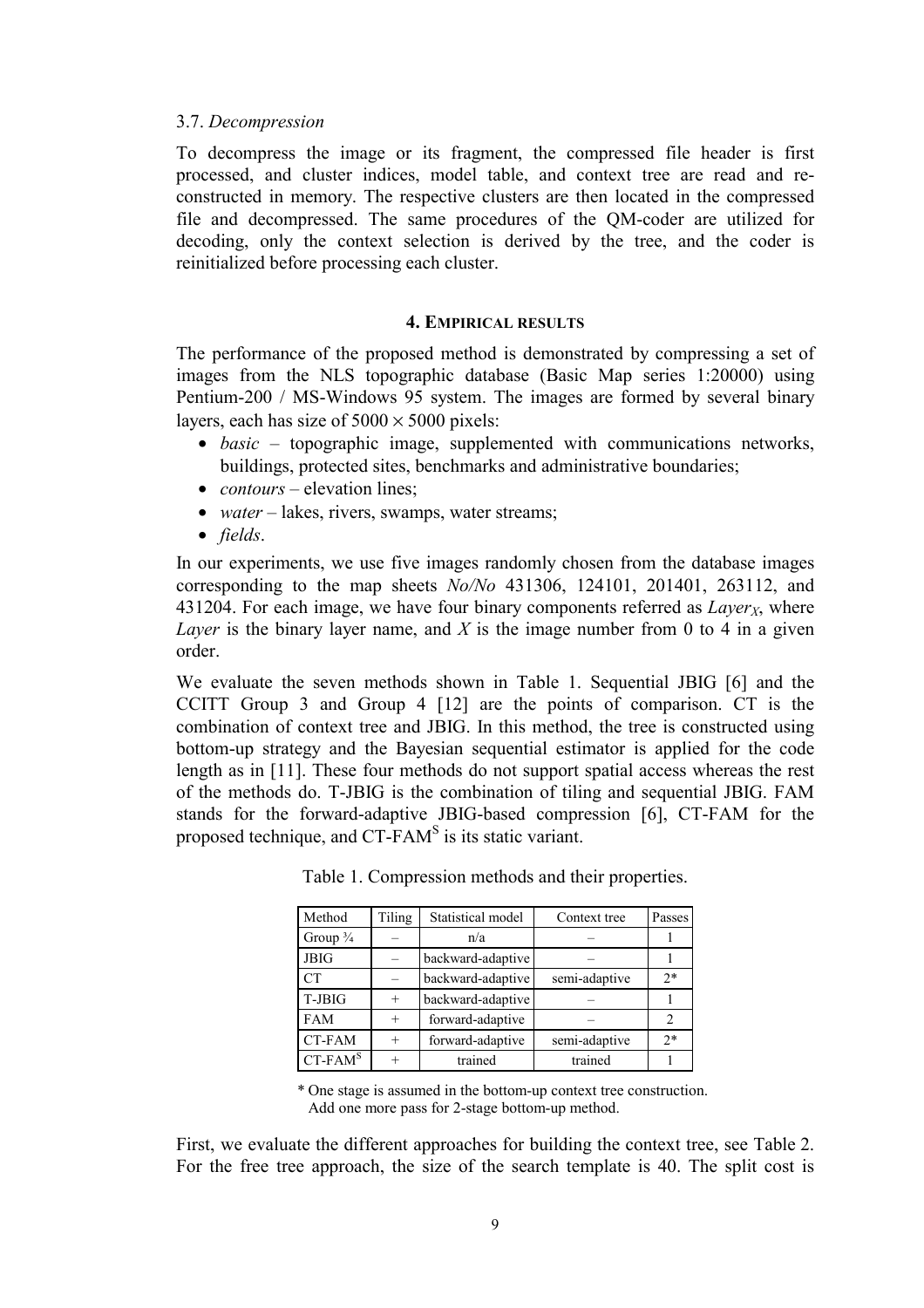composed from the cost of storing the tree and the model (7 bits per context for context tree, and 12 bits for the free tree). Compression ratios are given for CT-FAM method when applied to the image Basic0. The respective compression ratio of JBIG is 8.74.The bottom-up tree construction is faster than the top-down approach but it requires more memory. The memory load grows exponentially with the size of the initial tree and is trade-off between compression performance and memory consumption.

|                        | Top-down |         | Free tree  | Bottom-up |           |           |  |
|------------------------|----------|---------|------------|-----------|-----------|-----------|--|
|                        | (6,22)   | (10,22) | (2,22)     | (2,18)    | (2,22)    | (2,18,22) |  |
| Contexts in the tree   | 1366     | 2373    | 2041       | 5596      | 8209      | 6527      |  |
| Tree file size (bytes) | 341      | 591     | 1786       | 1400      | 2053      | 1632      |  |
| Passes over image      | 16       | 12      | 20         |           |           | 2         |  |
| Creation time          | 30m 20s  | 26m 58s | 1h 58m 33s | 3m8s      | $4m\,56s$ | 6m 31s    |  |
| Memory load (bytes)    | 26K      | 51K     | 1M         | 8.5M      | 136M      | 8.5M      |  |
| Compression ratio      | 10.04    | 10.40   | 11.35      | 11.14     | 11.65     | 11.44     |  |

| Table 1. Properties of the discussed tree-building strategies. Numbers in parenthesis:  |
|-----------------------------------------------------------------------------------------|
| $(k_{MIN}, k_{MAX})$ , for 2-stage bottom-up pruning: $(k_{MIN}, k_{START}, k_{MAX})$ . |

The top-down construction of the tree can be performed with a small memory load (50K), but it is time consuming and therefore inapplicable for on-line compression. Another problem is that the expansion of some branches may stop too early because of the locality of the splitting criterion. The bottom-up approach does not suffer from this problem.

The free tree does not give significant improvement over the top-down approach with fixed split pixel. The reasons are the high split cost, early termination of the tree expansion, and a limited search template (40 pixels). A delayed pruning technique [10] and a significantly larger search template (about 500 pixels) could be applied for improving the result. However, it would result in significant increase in memory consumption and running time, and is therefore not worth doing here.

Bottom-up pruning requires only one or two passes over the image and gives better compression performance. The one-stage variant with  $k_{MAX} = 22$  has the highest compression performance but the two-stage variant requires much less memory (8.5 Mbytes vs. 136 Mbytes). In the first stage, the tree is pruned from level 18 to 2. During this stage,  $525,252$  nodes are analyzed in total. In case of Basic<sub>0</sub>, the number of leaf nodes was reduced from 256,548 to 5,596. Only 1,305 of these belong to the 18-th level. In the second stage, these nodes are expanded down to 22-th level. In total, 20,880 nodes were analyzed and 2,236 new leaf nodes were created. Thus, most of the nodes are analyzed and pruned during the first stage. The two-stage bottom-up pruning is used in the following.

The overall effect of tiling, and the variable-size context modeling is summarized in Figure 6. The advantage of using a better initial model outweighs the overhead in all cases, except if a very small cluster size is selected. The sequential JBIG could be applied with the tiling using cluster size of about 300×300 without sacrificing the compression performance. The corresponding number is 100×100 for the FAM, and 50×50 for the CT-FAM. Moreover, the CT-FAM improves the compression performance of about 20 % if the cluster size is 200×200 or greater. The maximum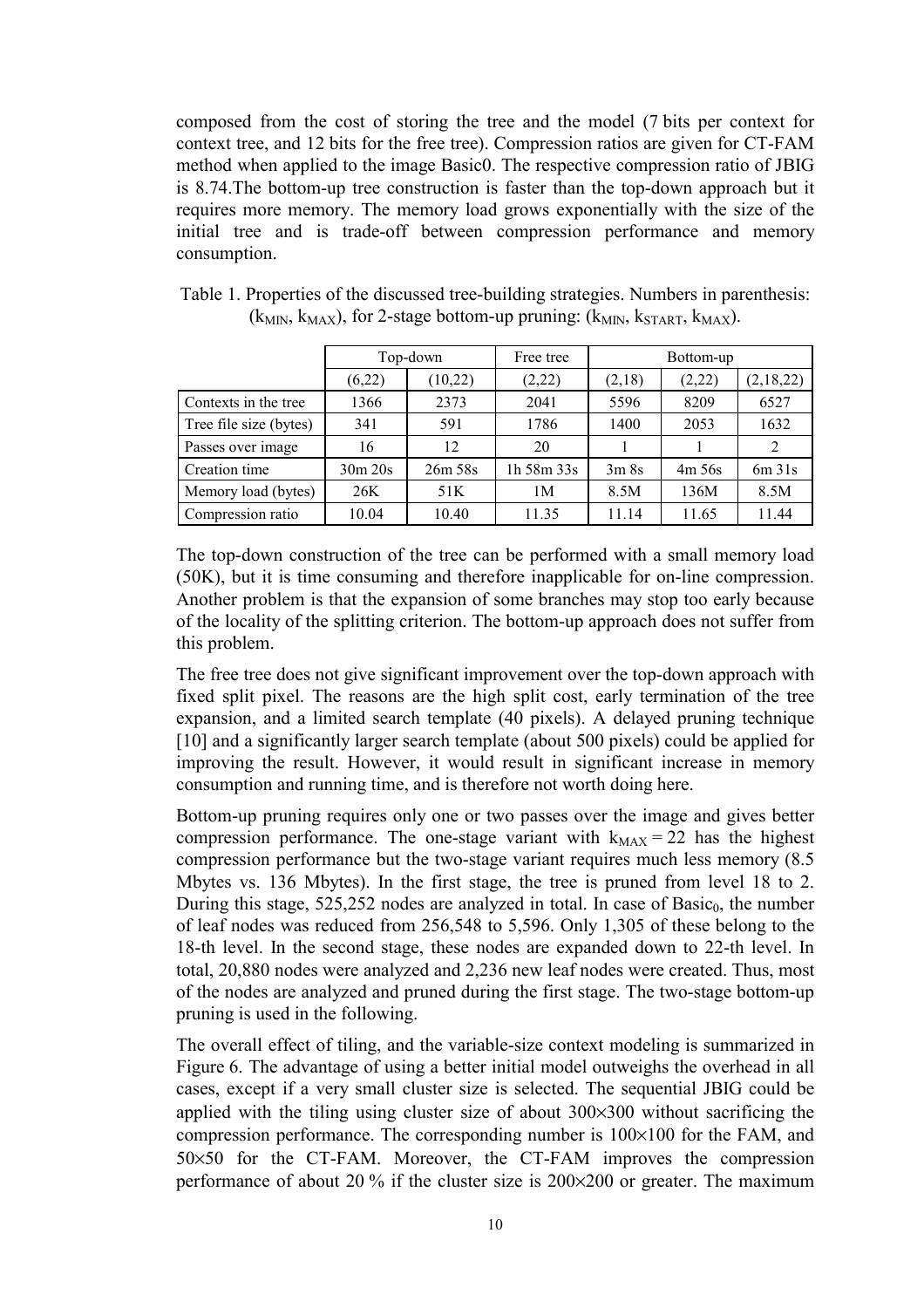potential improvement is estimated as the compression rate improvement that would be achieved if the tiling has not been applied (CT). It amounts to circa 25 %.



**Fig. 2.** Compression performance of T-JBIG, FAM, CT-FAM as a function of the cluster size compared to the sequential JBIG.

Comparative compression results for the discussed method are summarized in Table 3. For this test, the image 0 is used as training image (for the static variant), and the images 1 to 4 are used for the compression. Tiling the image to clusters of size 256×256 is assumed for the methods that support spatial access. The two-stage bottom-up pruning is used for context tree construction. For evaluating the static variant of the CT-FAM method, four context trees were trained off-line (using  $\langle I_{\text{image}_0} \rangle$  for each binary component separately. Experiments show that the proposed method improves JBIG by over 20 % for this cluster size. The static variant is also applicable because of similar type images. In our example, the static variant was only 3.5 % worse than the semi-adaptive.

Unlike JBIG, the image decompression time depends on the image complexity and the size of the context tree. For the whole image, it varies from one second to approximately two minutes, when sequential JBIG requires constantly 65 sec. On average for our test set, decompression of the entire image using CT-FAM method is about 1.8 times slower than using JBIG. At the same time, partial images (e.g. 512×512 pixels, used by default on NLS GIS WEB-server) can be retrieved practically instantly.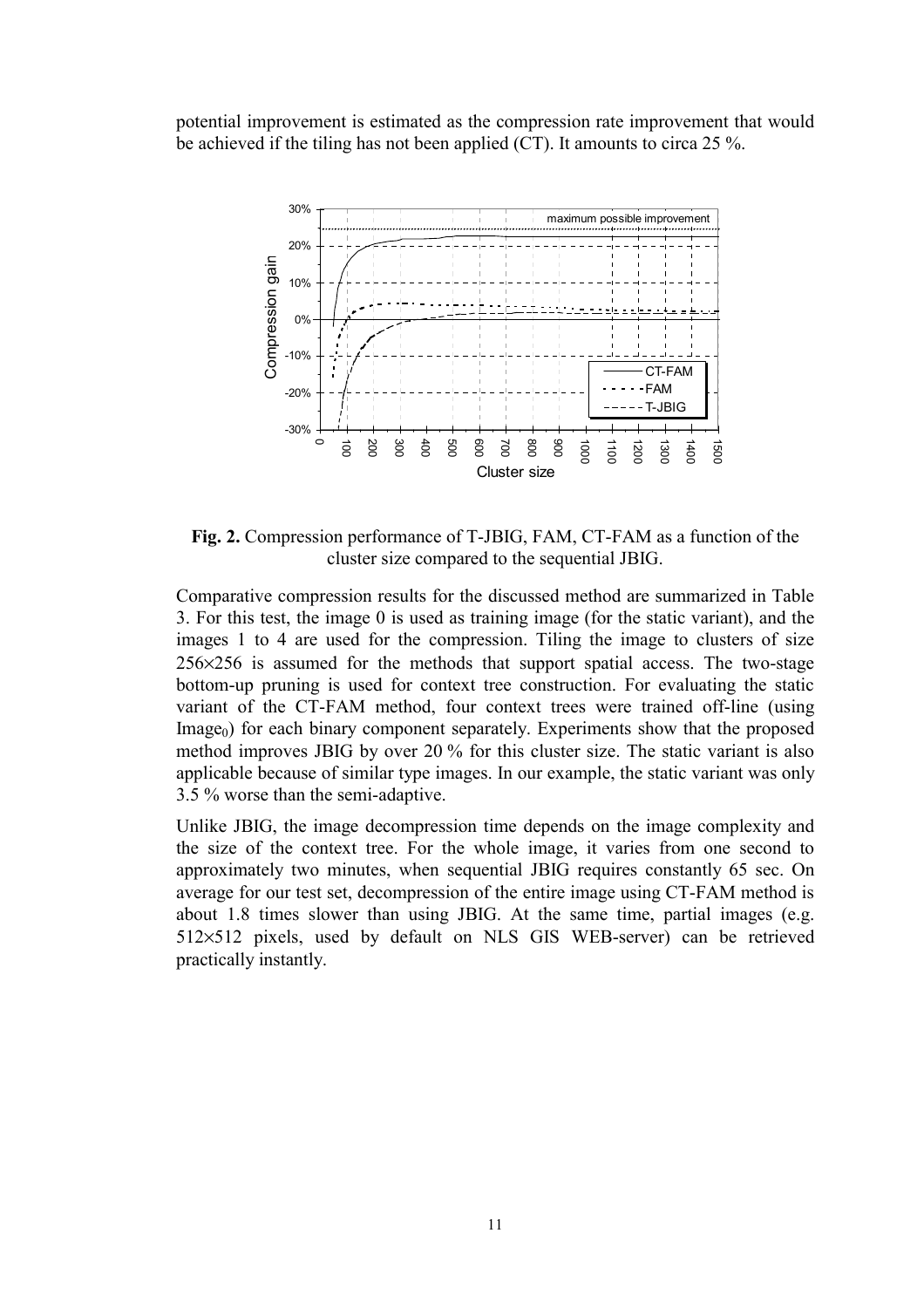|                      | Methods not supporting tiling |           |             |           | Methods supporting tiling<br>$(256\times256$ cluster size) |            |           |               |
|----------------------|-------------------------------|-----------|-------------|-----------|------------------------------------------------------------|------------|-----------|---------------|
| Test images          | Group 3                       | Group 4   | <b>JBIG</b> | <b>CT</b> | T-JBIG                                                     | <b>FAM</b> | CT-FAM    | $CT$ -FAM $S$ |
| $Basic1-4$           | 2,834,589                     | 2,881,614 | 1,197,983   | 884,435   | 1,263,311                                                  | 1,211,338  | 903,597   | 944,107       |
| $Contours_{1.4}$     | 1,968,901                     | 1,230,480 | 643,998     | 514,353   | 683,314                                                    | 632,882    | 536,788   | 549,571       |
| $Water_{1-4}$        | 1,122,591                     | 548,124   | 270,703     | 206,282   | 280,031                                                    | 249,697    | 207,829   | 210,636       |
| $Fields_{1.4}$       | 233,415                       | 64,530    | 29,127      | 25,030    | 35,914                                                     | 33,412     | 28,558    | 33,412        |
| TOTAL $(16)$         | 6,159,496                     | 4,724,748 | 2,141,811   | 1,630,100 | 2,262,570                                                  | 2,127,329  | 1,676,772 | 1,737,726     |
| Compression<br>ratio | 8.12                          | 10.58     | 23.34       | 30.67     | 22.10                                                      | 23.50      | 29.82     | 28.77         |

**Table 2**. Bit rates per image type in the test set, and overall compression ratios for the discussed methods.

# **5. CONCLUSION**

We propose a compression method that is a combination of variable-size context modeling and forward-adaptive statistical modeling. The use of context tree makes it possible to utilize larger context templates without overwhelming the learning cost. Selective context expansion results in improved prediction and better compression performance. The method alleviates the deterioration of the coding efficiency caused by tiling and achieves higher compression rates because of the improved pixel prediction caused by utilizing the larger contexts.

The method is applied for the compression of binary layers of maps for four different domains. The simulation results show that the proposed method allows dense tiling of large images down to  $50 \times 50$  pixels versus  $350 \times 350$  pixels that of JBIG without sacrificing the compression performance. The improved compression method allows partial decompression of large images far more efficiently than with standard JBIG. For clusters larger than  $200 \times 200$  pixels, the method improves the compression performance of JBIG by about 20 %.

We have also considered a static variant of the method, in which the model is generated using a training image. It results in a faster one-pass compression and enables image tiling down to  $100 \times 100$  pixels. Static variant can be applied if the images are known to be of similar type. Otherwise, the two-pass method should be used at the cost of higher compression times. The decompression times are similar in both cases.

### **6. ACKNOWLEDGEMENTS**

We acknowledge the National Land Survey of Finland for providing the image data. The work of Pasi Fränti was supported by a grant from the Academy of Finland. Eugene Ageenko acknowledges the Moscow State University, Dept. of Applied Mathematics, where during the graduate and post-graduate studies he started this research.